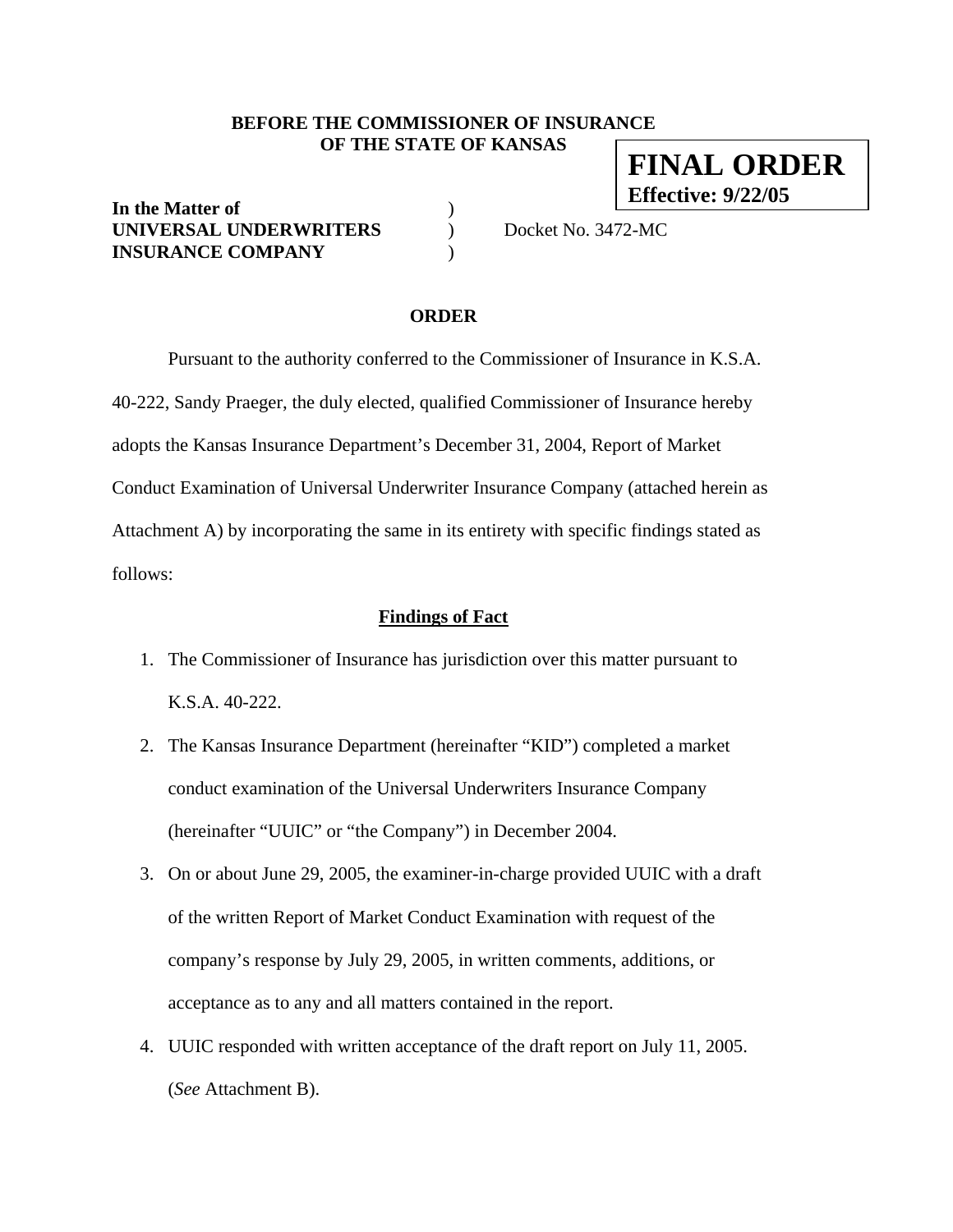- 5. The Kansas Commissioner of Insurance has since fully reviewed said Kansas report which is attached herein as Attachment A.
- 6. UUIC failed to maintain a valid and up-to-date internal or external audit program. The company did not take any follow-up action to its 2001 audit report. UUIC also failed to schedule any systematic review of its field operations during all times relevant to the underlying market examination which reveals a large number of rating errors.
- 7. In six separate incidents, UUIC failed to provide 180 days advance notice of insurance agency contract cancellation before effectuating the termination of its contracting agencies' contracts with the company.<sup>1</sup>
- 8. Among fifty (50) randomly selected files of UUIC's Unicover V Policies, eight (8) separate accounts reveal unjustifiable application of the ERP.  $2$



ORDER In the Matter of Universal Underwriters Insurance Company, Docket No.: 3472-MC 2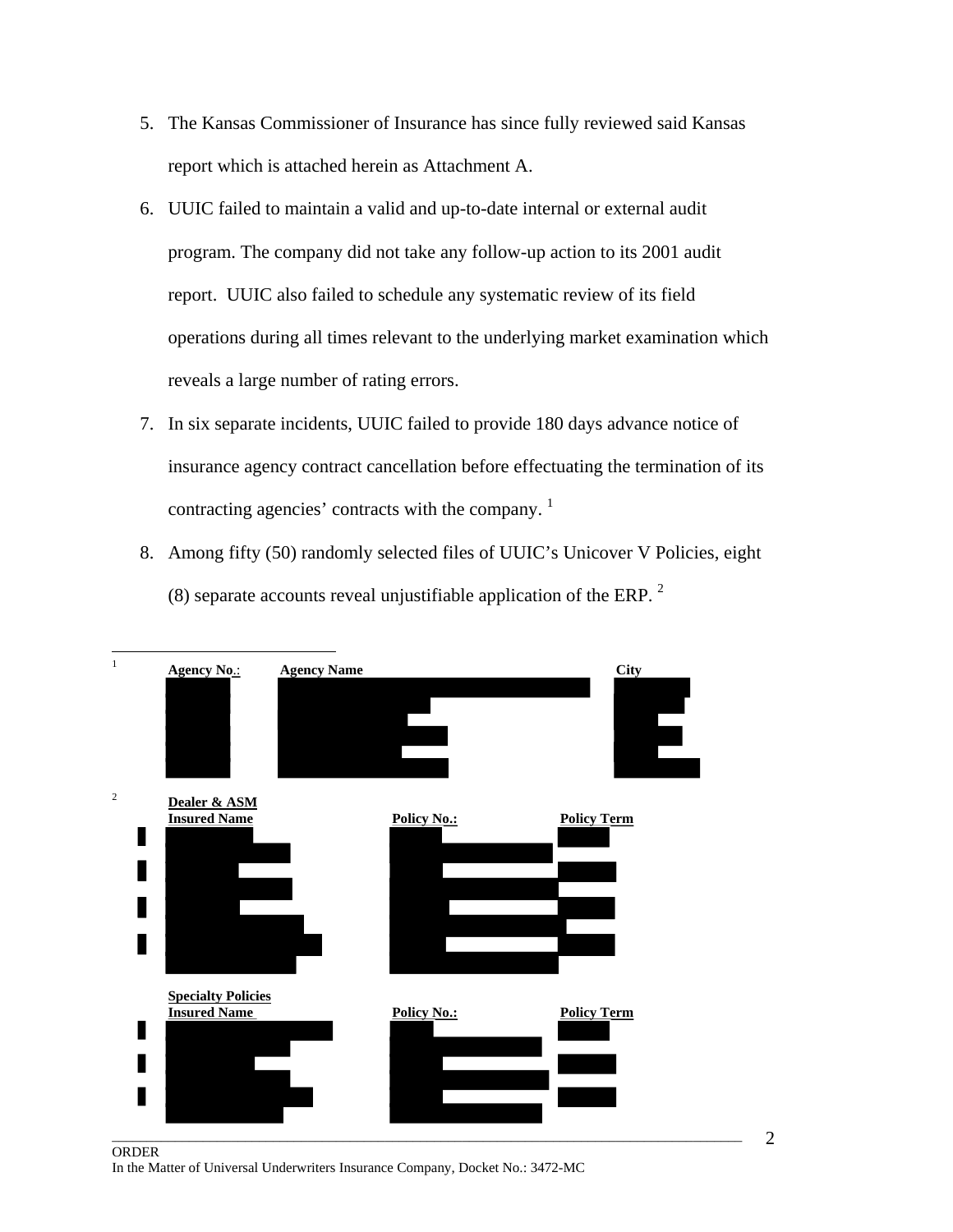- 9. UUIC failed to disclose its usage of unapproved rating factors to the eight (8) policyholders identified in paragraph 9.
- 10. Seventeen (17) UUIC's Unicover V policies did not have ERP and IRPM worksheets.<sup>3</sup>
- 11. In seven (7) separate incidents, UUIC utilized the End #505 Driver Exclusion, Coverage Parts 300, 500, 900 & 980, Unicover V (Kansas), Edition 2/96 - a form that was not approved by the Kansas Insurance Department.<sup>4</sup>
- 12. In five (5) separate incidents during the relevant time to the said market examination, UUIC's Dealer Division utilized the End #61 Blanket Limits



ORDER In the Matter of Universal Underwriters Insurance Company, Docket No.: 3472-MC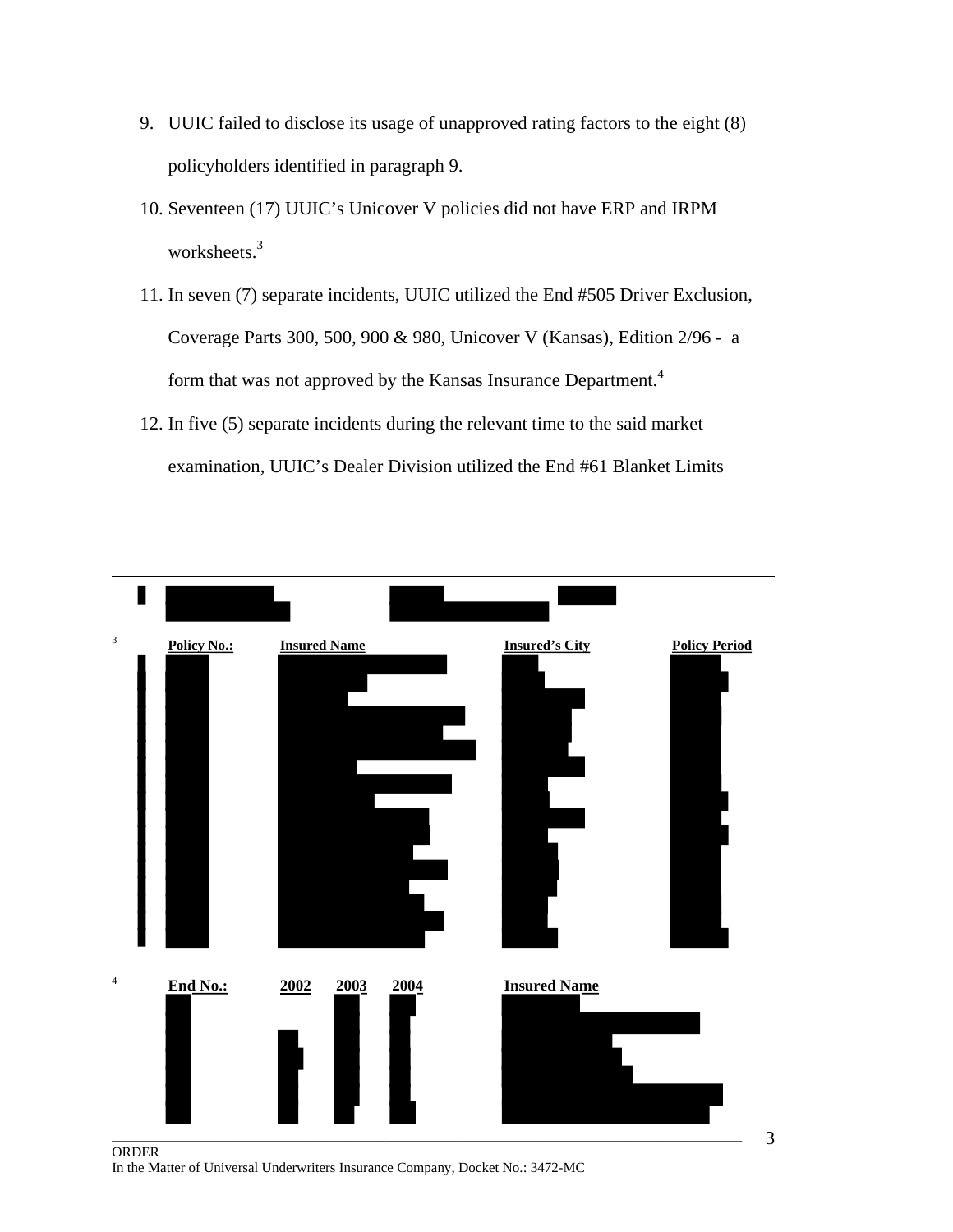Coverage Part 330, Unicover V (Kansas), Edition 7/93 - a form that has been

withdrawn since January 1, 2003. $5$ 

- 13. In four (4) separate incidents, UUIC failed to provide sufficient notifications of cancellation.6
- 14. UUIC canceled a policy without a request from the insured and failed to provide

proper cancellation notice for same. $<sup>7</sup>$ </sup>

## **Applicable Law**

15. K.S.A. (2004 Supp.) 40-216 states, in pertinent part:

(a) No insurance company shall hereafter transact business in this state until certified copies of its charter and amendments thereto shall have been filed with and approved by the commissioner of insurance. A copy of the bylaws and amendments thereto of insurance companies organized under the laws of this state shall also be filed with and approved by the commissioner of insurance. The commissioner may also require the filing of such other documents and papers as are necessary to determine compliance with the laws of this state. No contract of insurance or indemnity shall be issued or delivered in this state until the form of the same has been filed with the commissioner of insurance, nor if the commissioner of insurance gives written notice within 30 days of such filing, to the company proposing to issue such contract, showing wherein the form of such contract does not comply with the requirements of the laws of this state; but the failure of any insurance company to comply with this section shall not constitute a defense to any action brought on its contracts. An insurer may satisfy its obligation to file its contracts of insurance or indemnity either individually or by authorizing the commissioner to accept on its behalf the filings made by a licensed



ORDER In the Matter of Universal Underwriters Insurance Company, Docket No.: 3472-MC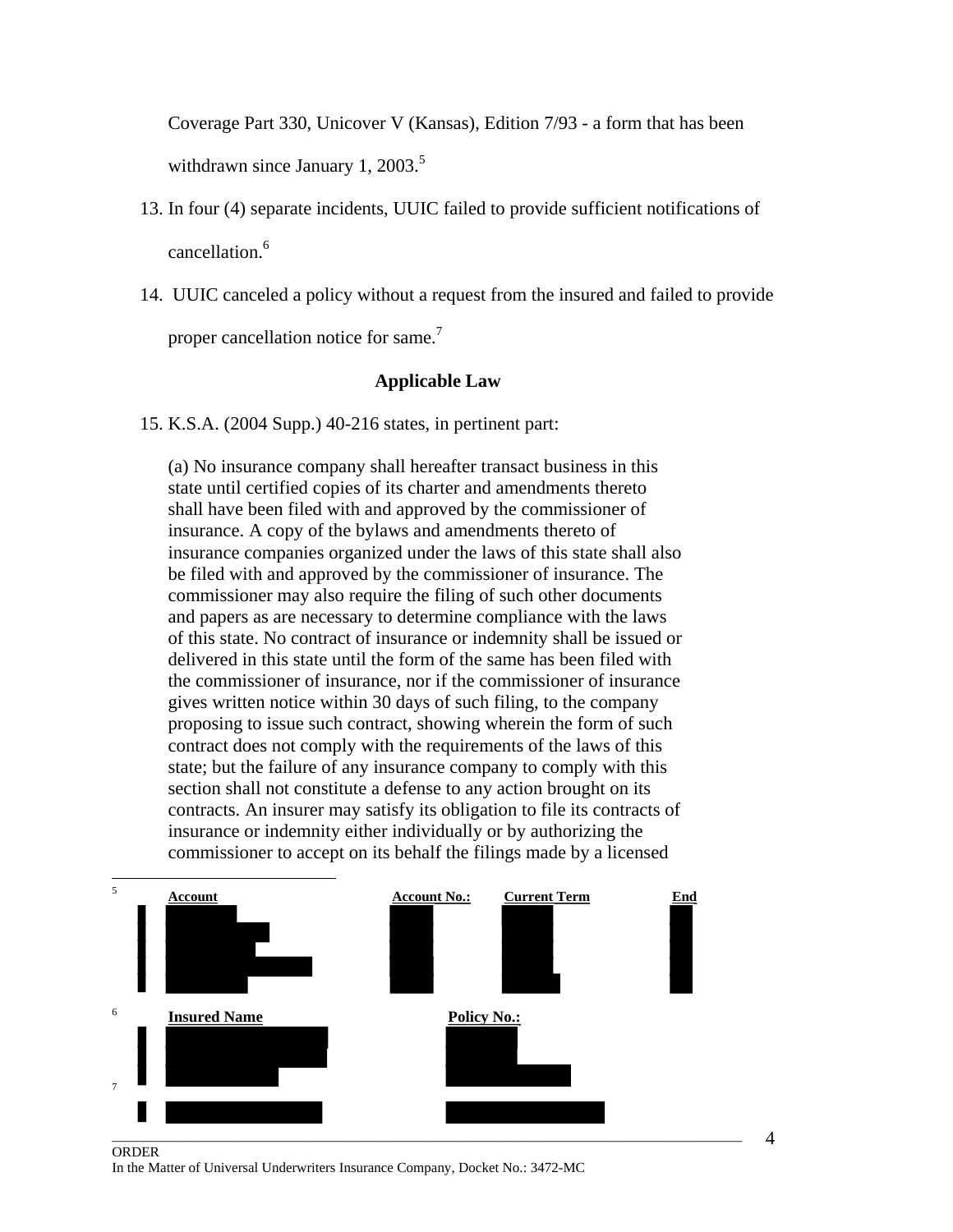rating organization or another insurer.

Under such rules and regulations as the commissioner of insurance shall adopt, the commissioner may, by written order, suspend or modify the requirement of filing forms of contracts of insurance or indemnity, which cannot practicably be filed before they are used. Such orders, rules and regulations shall be made known to insurers and rating organizations affected thereby. The commissioner may make an examination to ascertain whether any forms affected by such order meet the standards of this code.

K.S.A. (2004 Supp.) 40-216(a).

16. K.S.A (2004 Supp.) 40-276a states, in pertinent part:

(a) Any insurance company that denies renewal of an automobile liability insurance policy in this state shall give at least 30 days written notice to the named insured, at his last known address, or cause such notice to be given by a licensed agent of its intention not to renew such policy. No insurance company shall deny the renewal of an automobile liability insurance policy except in one or more of the following circumstances or as permitted in subsection (b): . . .

(6) when any of the reasons specified as reasons for cancellation in K.S.A. 40-277 are existent, except that (A) when failure to renew is based upon termination of agency contract, obligation to renew will be satisfied if the insurer has manifested its willingness to renew, and (B) obligation to renew is terminated on the effective date of any other automobile liability insurance procured by the named insured with respect to any automobile designated in both policies.

K.S.A. (2004 Supp.) 40-216a(a).

## 17. K.S.A. (2004 Supp.) 40-2,107 states:

(a) Insurance companies may contract with independent insurance agents as to binding authority, policy services, adjusting services, commissions and other subjects of interest between agent and company. Such contracts which have been effective for more than one year shall not be terminated or amended by the company except by mutual agreement or unless 180 days' prior notice has been tendered to the agent, except that this shall not apply to terminations for fraud, material misrepresentation or failure to pay such agent's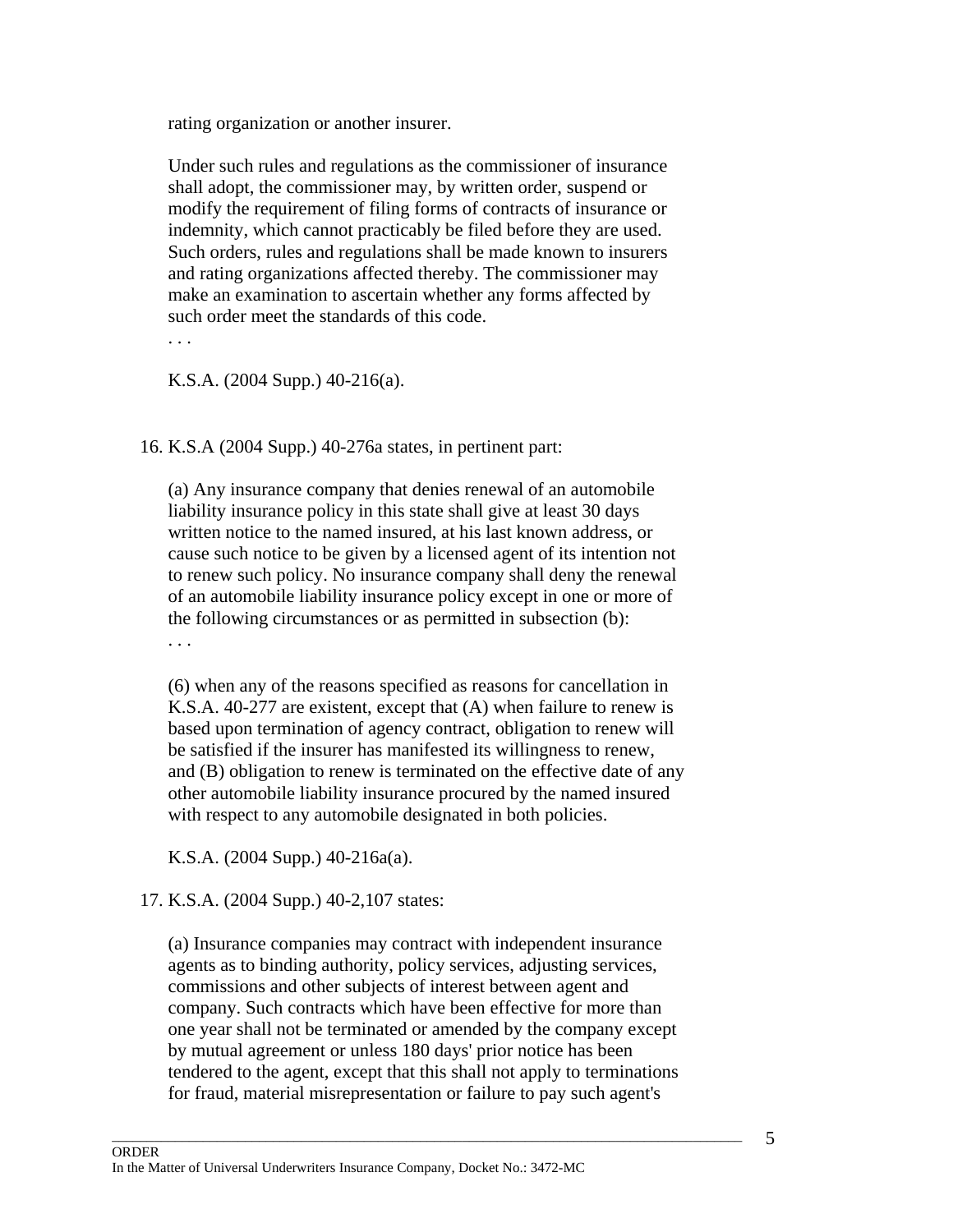account less the agent's commission and any disputed items within 10 days after written demand by the company. During such notice period all contractual conditions existing prior to such notice shall continue.

(b) Any independent insurance agent whose contract with an insurance company has been terminated under the provisions of subsection (a) shall have until the policy renewal date, but not more than one year, to place the business written under such terminated contract with another insurance company.

#### 18. K.S.A. 40-953 states:

Rates shall not be excessive, inadequate or unfairly discriminatory, nor shall an insurer charge any rate which if continued will have or tend to have the effect of destroying competition or creating a monopoly. Rates are presumed not to be excessive if a reasonable degree of market competition exists at the consumer level with respect to the class of business to which they apply. Rates in a noncompetitive market are excessive if they are producing or are likely to produce unreasonably high profits for the insurance provided or if expenses are unreasonably high in relation to services rendered. A competitive market in a type of insurance subject to this act is presumed to exist unless the commissioner after notice of hearing determines and orders that a reasonable degree of competition does not exist in the market. Such order shall expire no later than one year after issuance unless the commissioner renews the rule after a hearing and a finding of the continued lack of a reasonable degree of competition. In determining whether a reasonable degree of market competition exists, the commissioner shall consider all relevant tests, including: (1) The number, market share, and concentration of insurers, as measured by the 1992 Horizontal Merger Guidelines published in the Federal Register September 10, 1992 (57 FR 41552), actively engaged in the class of business, (2) the existence of rate differentials in that class of business, (3) ease of entry into the market, and (4) whether long-run profitability for insurers in that class of business is unreasonably high in relation to its riskiness. If such competition does not exist, rates are excessive if they are likely to produce a long run profit that is unreasonably high in relation to the riskiness of the class of business, or if expenses are unreasonably high in relation to the services rendered.

Rates are inadequate if they are clearly insufficient, together with the investment income attributable to them, to sustain projected losses and expenses in the class of business to which they apply.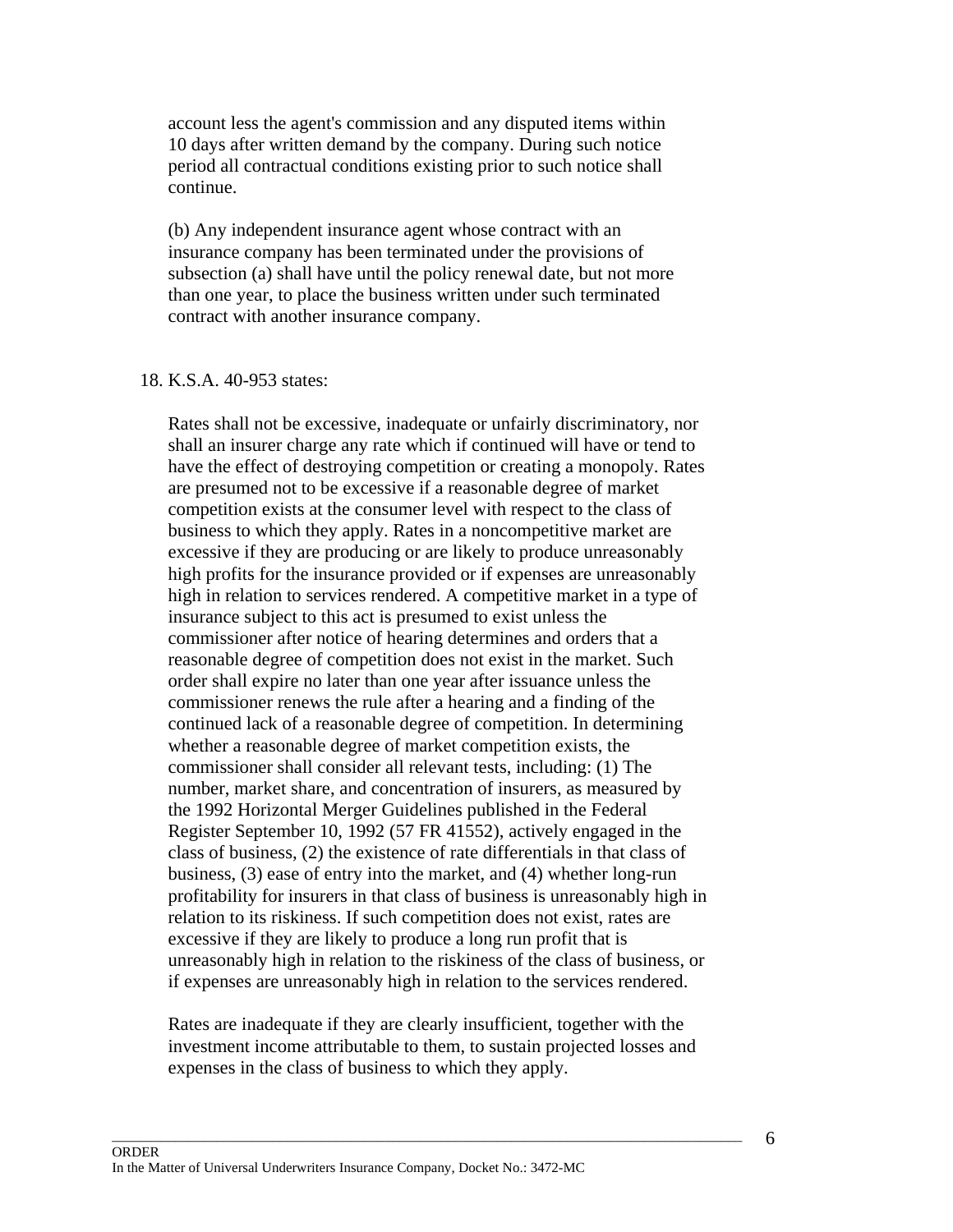One rate is unfairly discriminatory in relation to another in the same class if it clearly fails to reflect equitably the differences in expected losses and expenses. Rates are not unfairly discriminatory because different premiums result for policyholders with like loss exposures but different expense factors or like expense factors but different loss exposures, so long as the rates reflect the differences with reasonable accuracy. Rates are not unfairly discriminatory if they are averaged broadly among persons insured under a group, franchise, mass marketed plan or blanket policy.

#### 19. K.S.A. 40-954 states:

In determining whether rates are not excessive or inadequate or not unfairly discriminatory:

(a) Due consideration shall be given to:

(1) Past and prospective loss and expense experience within and outside the state;

(2) catastrophe hazards and contingencies;

(3) trends within and outside this state;

(4) loadings for leveling premium rates over time;

(5) dividends, savings or unabsorbed premium deposits allowed or returned by insurers to their policyholders, members, or subscribers and the investment income of the insurer; and

(6) all other relevant factors within and outside the state, including the judgment of technical personnel.

(b) The expense provisions included in the rates to be used by an insurer may reflect the operating methods of the insurer, or group of insurers, and, so far as it is credible, its own expense experience.

(c) Risks may be classified in any reasonable way for the establishment of rates and minimum premiums, except that no classification may be based on race, color, creed or national origin and classifications in automobile insurance may not be based on physical disability of an insured. Rates thus produced may be modified for individual risks in accordance with rating plans, schedules, except for workers compensation, individual risk premium modification plans and expense reduction plans that establish reasonable standards for measuring probable variations in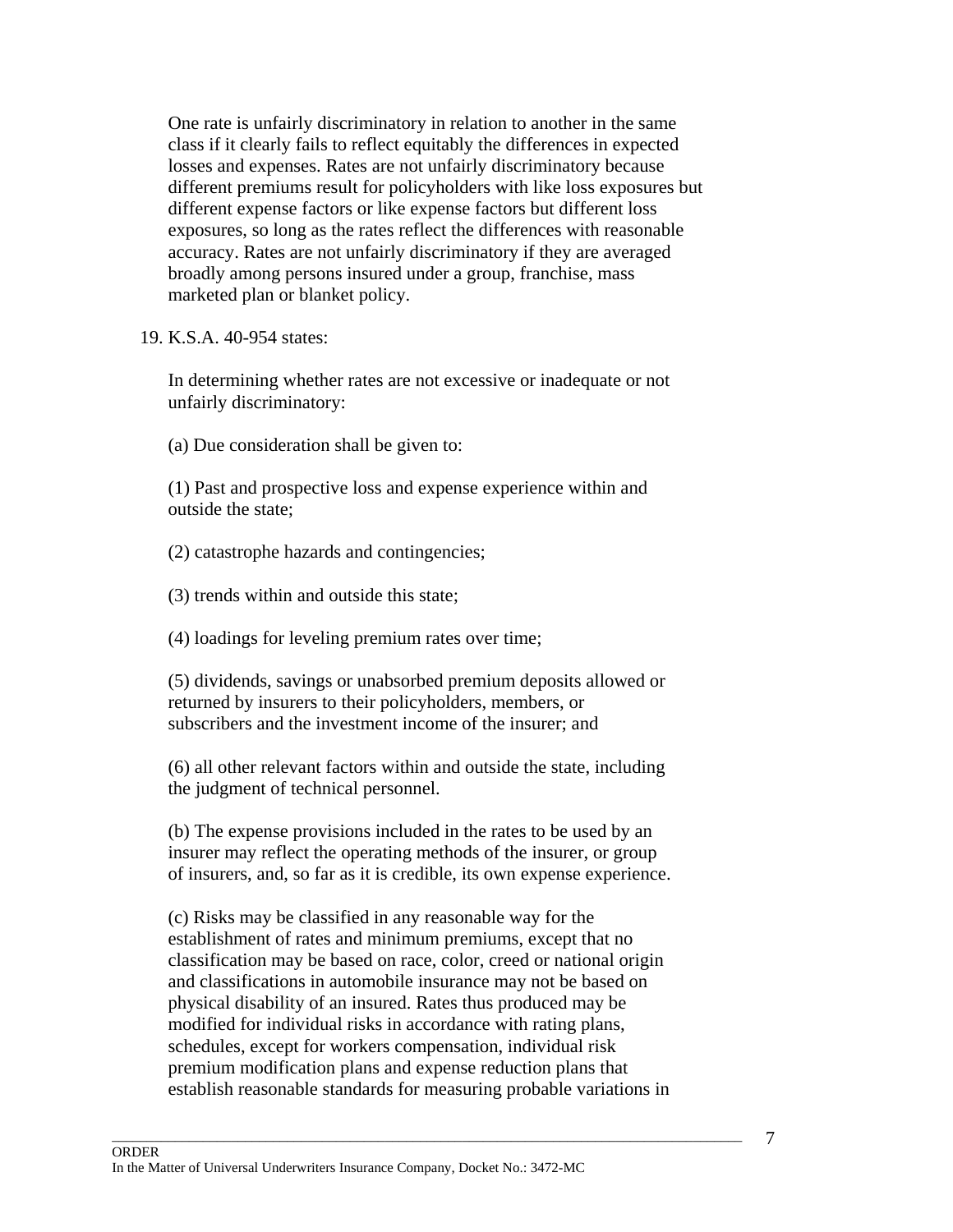experience, hazards, expenses or any combination of those factors.

Such standards shall permit recognition of expected differences in loss or expense characteristics, and shall be designed so that such plans are reasonable and equitable in their application, and are not unfairly discriminatory, violative of public policy or otherwise contrary to the best interests of the people of this state. This section shall not prevent the development of new or innovative rating methods which otherwise comply with this act.

(d) Rates may be modified for individual risks, upon written application of the insured, stating the insured's reasons therefore, filed with and not disapproved by the commissioner within 10 days after filings.

(e) The rates may contain provisions for contingencies and an allowance permitting a reasonable profit. In determining the reasonableness of the profit, consideration shall be given to the investment income attributable to the line of insurance.

(f) The commissioner may by rule exempt any person or class of persons, line of insurance, or any market segment from any or all of the provisions of this chapter, if and to the extent that the commissioner finds their application unnecessary to achieve the purposes of this act.

(g) Once it has been filed, use of any rating plan shall be mandatory and such plan shall be applied uniformly for eligible risks in a manner that is not unfairly discriminatory.

## 20. K.S.A. 40-955 states, in pertinent part:

(a) Every insurer shall file with the commissioner . . ., every manual of classifications, rules and rates, every rating plan, policy form and every modification of any of the foregoing which it proposes to use. Every such filing shall indicate the proposed effective date and the character and extent of the coverage contemplated and shall be accompanied by the information upon which the insurer supports the filings. A filing and any supporting information shall be open to public inspection after it is filed with the commissioner. An insurer may satisfy its obligations to make such filings by authorizing the commissioner to accept on its behalf the filings made by a licensed rating organization or another insurer. Nothing contained in this act shall be construed to require any insurer to become a member or subscriber of any rating organization.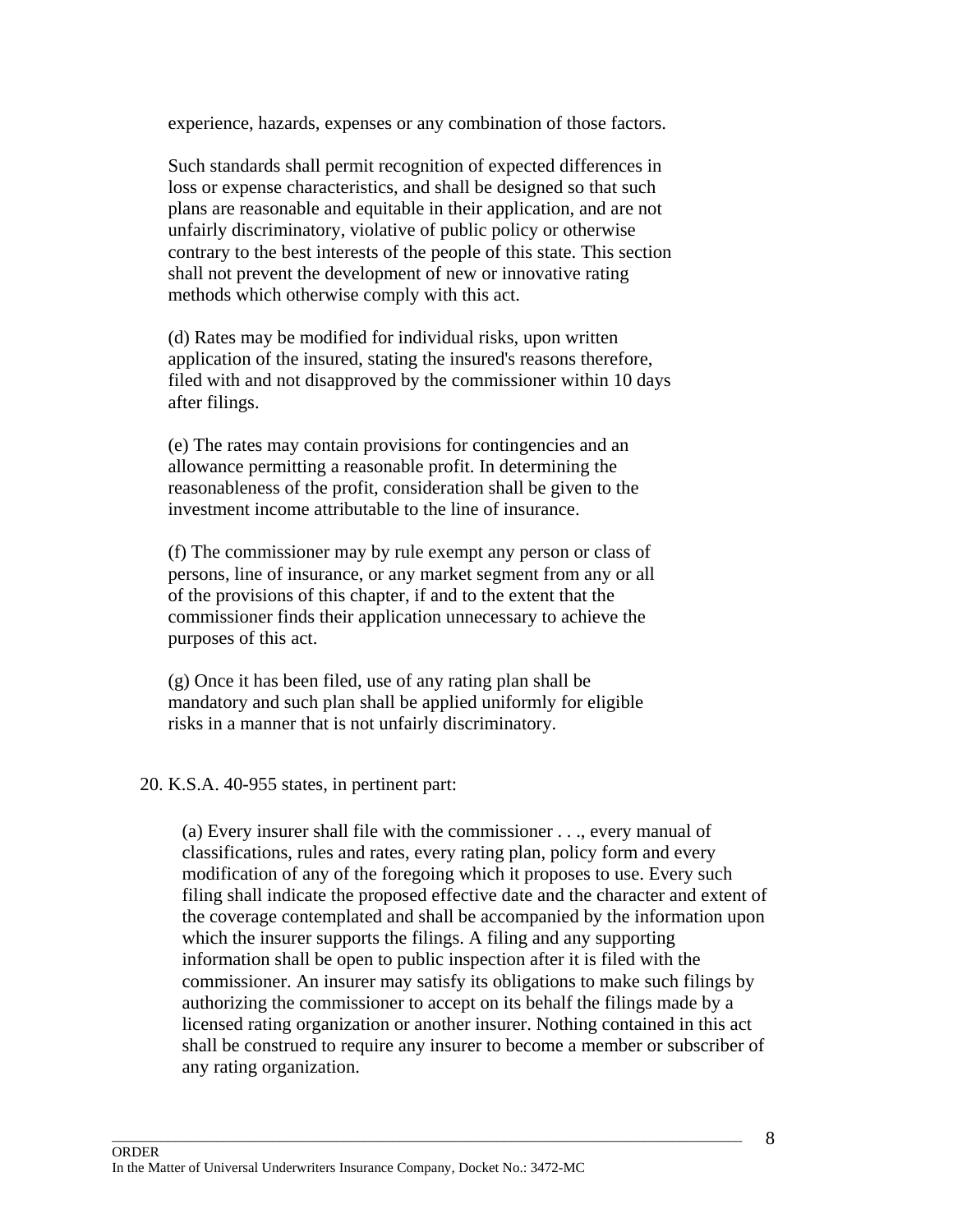K.S.A. 40-955(a).

21. K.A.R. 40-3-12 states, in pertinent part:

. . .

(3) Experience modification, excluding retrospective rating plans, means a variation in the premium for an individual risk that corresponds to that risk's variation in past loss experience from the provision for losses applicable to that entire class of risk.

(b) Individual risk rating plans permitted by K.S.A. 40-927 and 40-1112 shall comply with the following requirements:

. . .

(2) The maximum credit or debit resulting from risk modification shall not exceed 25 percent.

K.A.R. 40-3-12

# 22. K.A.R. 40-3-25 states:

Each company issuing a fire and casualty insurance policy in this state with a premium rate that results from the insured's inability to obtain coverage in the normal market, shall include a statement on the application or policy form, signed by the applicant or named insured, that contains the following statement or one with similar wording:

(a) I am unable to obtain

\_\_\_\_\_\_\_\_\_\_\_\_\_\_\_\_\_\_\_\_\_\_\_\_\_\_\_\_\_\_\_\_\_\_\_\_\_\_\_\_\_\_\_\_\_ (state kind)

insurance at normal rates and hereby request the issuance of this policy at rates in excess of normal rates.

(b) I have been unable to procure similar insurance at normal rates although my risk has been submitted to at least three other insurance companies authorized to transact insurance business in Kansas.

(c) (in the case of automobile liability insurance) I understand that liability limits sufficient to meet the financial responsibility requirements of the state may be available through the Kansas automobile insurance plan. (The foregoing statement is not applicable when the policy is issued through the Kansas automobile insurance plan.)

(d) (in the case of workmen's compensation and employers' liability insurance) I understand that I may obtain normal limits of liability insurance through a workmen's compensation and employers' liability assigned risk plan. (The foregoing statement is not applicable when the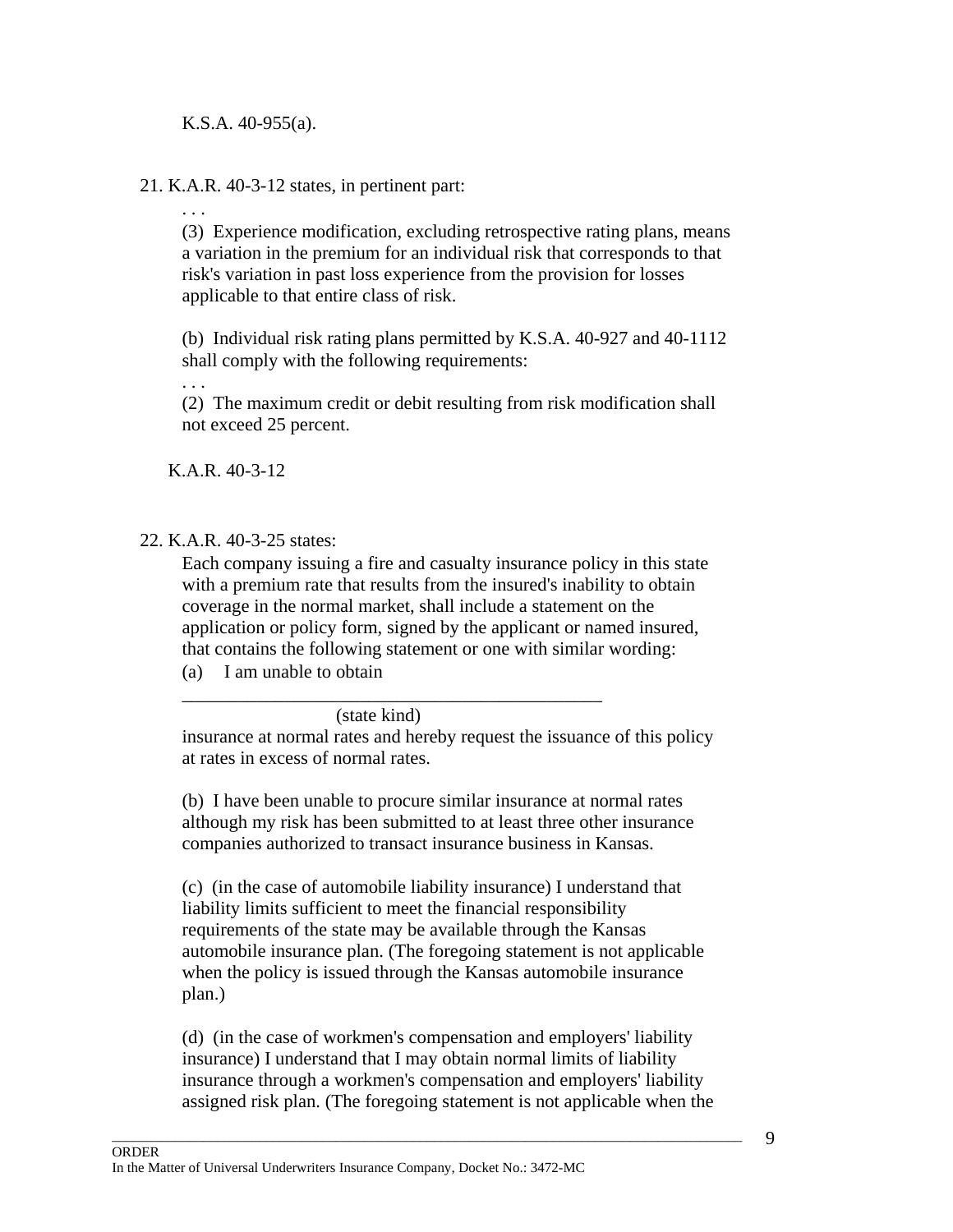policy is issued through a workmen's compensation and employers' liability assigned risk plan.)

(e) (in the case of fire and extended coverage insurance) I understand that I may be able to obtain adequate fire and extended coverage insurance through the Kansas all industry placement facility. (The foregoing statement is not applicable when the policy is issued through the Kansas all industry placement facility.)

23. K.A.R. 40-3-26 states:

Rates modified for individual risks pursuant to K.S.A. 40-954(d) and amendments thereto shall be retained in the insurer's underwriting file for five years after the rate is no longer applicable to the insured. These rates shall be made available upon the request of the commissioner. These rate filings shall otherwise comply with the applicable provisions set forth in K.S.A. 40-954 and 40-955 and amendments thereto, and K.A.R. 40-3-25.

# **Conclusion**

Based upon the Findings of Fact and Applicable Law enumerated in paragraphs

#1 through #23 above,

# **IT IS, THEREFORE, ORDERED BY THE COMMISSIONER OF INSURANCE:**

a. The Kansas Insurance Department's December 31, 2004, Report of

Market Conduct Examination of Universal Underwriters Insurance

Company is herein adopted in its entirety.

b. UUIC's failure to maintain an up-to-date, valid internal or external audit program as identified in paragraph 6 results in a large number of rating errors in violation of K.S.A. 40-955. Pursuant to K.S.A. 40-2,215, UUIC shall pay a monetary penalty subject to terms set forth in subparagraph h, due and payable to Kansas Insurance Commissioner on or before the 14<sup>th</sup>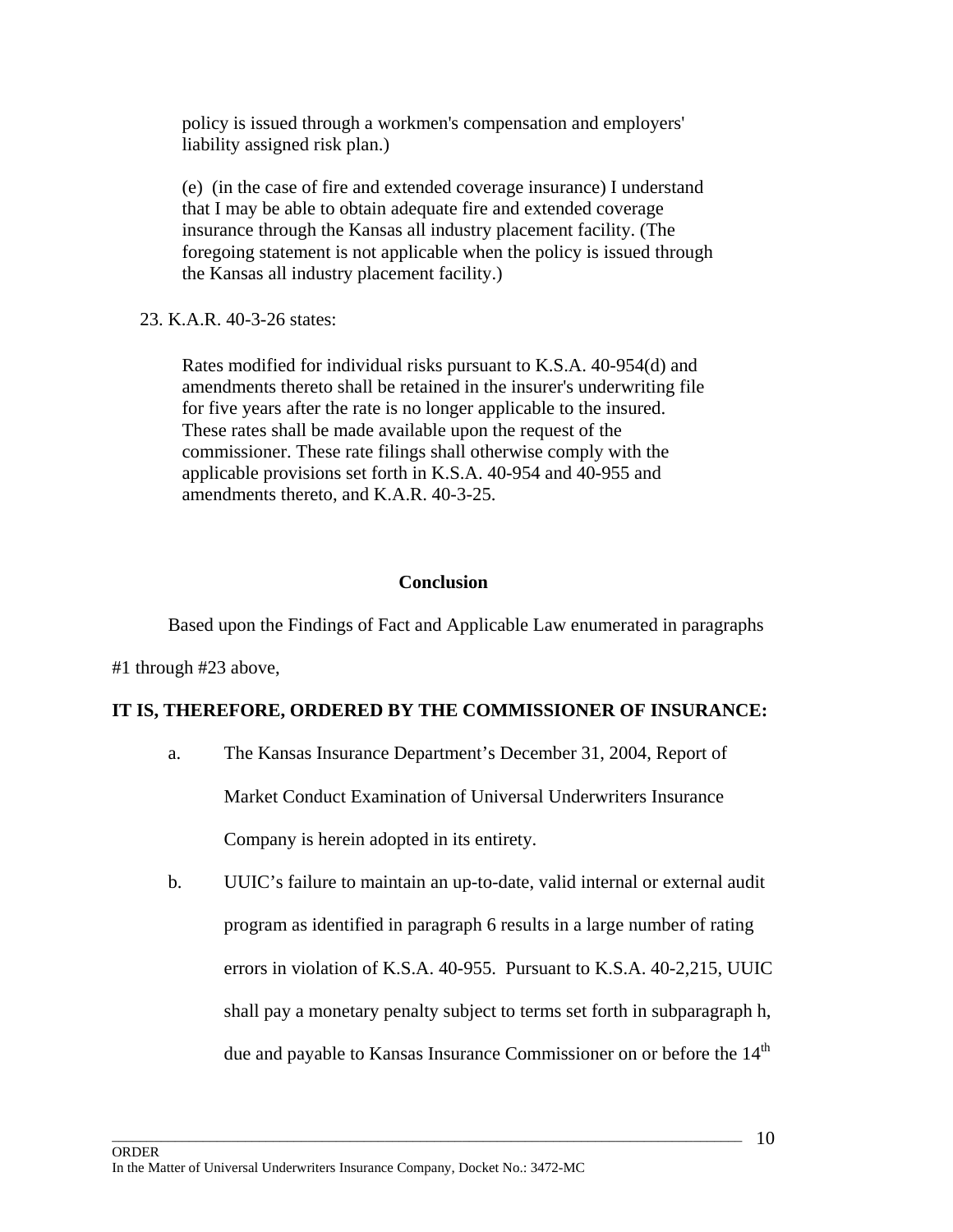day from the date of this order, in the amount of Five Thousand 00/100 Dollars (\$5,000.00) for the above-stated violations of K.S.A. 40-955.

- c. UUIC's failure to provide the agencies identified in paragraph 7 with 180 days advance notice of termination is a violation of K.S.A. 40-2,107. Pursuant to K.S.A. 40-2,215, UUIC shall pay a monetary penalty subject to terms set forth in subparagraph h, due and payable to Kansas Insurance Commissioner on or before the  $14<sup>th</sup>$  day from the date of this order, in the amount of Three Thousand and 00/100 Dollars (\$3,000.00) for the above-stated violations of K.S.A. 40-2,107.
- d. UUIC's failure to utilize justifiable ERP and to provide accurate and timely disclosure to policyholders concerning rates and coverage in accounts identified in paragraphs 8 and 9 constitutes violations of K.A.R. 40-3-12, 40-3-25 and 40-3-26. Pursuant to K.S.A. 40-2,215, UUIC shall pay a monetary penalty subject to terms set forth in subparagraph h, due and payable to Kansas Insurance Commissioner on or before the  $14<sup>th</sup>$  day from the date of this order, in the amount of Two Thousand Four Hundred and 00/100 Dollars (\$2,400.00) for the above-stated violations of K.A.R. 40-3-12, 40-3-25 and 40-3-26.
- e. UUIC's failures to schedule rating or individual risk premium modification plans on objective criteria with appropriate supporting documentation as identified in paragraph 10 are violations of K.S.A. 40- 953, 40-954, 40-955 and K.A.R. 40-3-12. Pursuant to K.S.A. 40-2,215, UUIC shall pay a monetary penalty subject to terms set forth in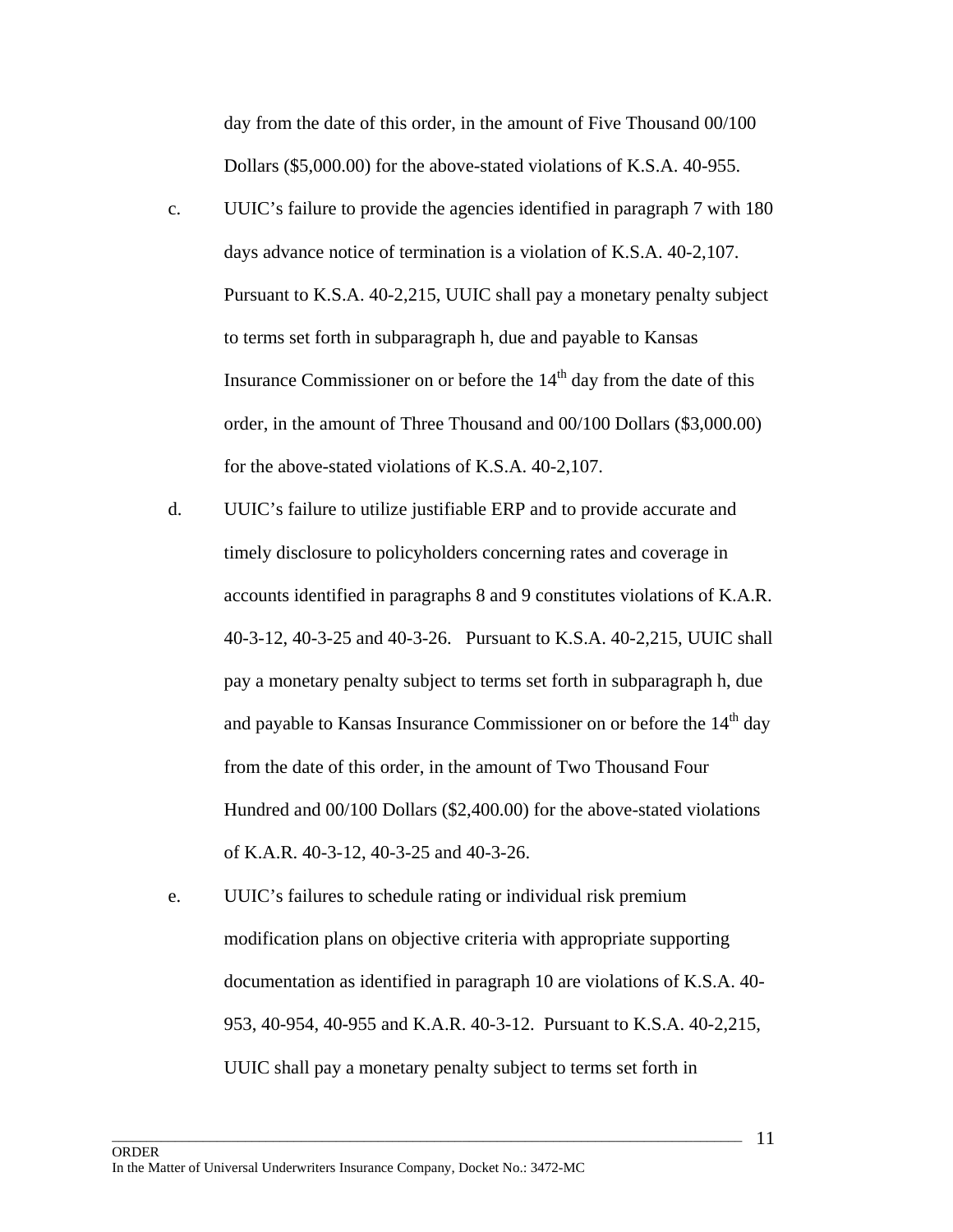subparagraph h, due and payable to Kansas Insurance Commissioner on or before the  $14<sup>th</sup>$  day from the date of this order, in the amount of Five Thousand One Hundred and 00/100 Dollars (\$5,100.00) for the abovestated violations of K.S.A. 40-953, 40-954, 40-955 and K.A.R. 40-3-12.

- f. UUIC's failures to list and file with KID all contract forms and endorsements in the accounts identified in paragraphs 11 and 12 violate K.S.A. 40-216 and 40-955. Pursuant to K.S.A. 40-2,215, UUIC shall pay a monetary penalty subject to terms set forth in subparagraph h, due and payable to Kansas Insurance Commissioner on or before the 14<sup>th</sup> day from the date of this order, in the amount of One Thousand Two Hundred and 00/100 Dollars (\$1,200.00) for the above-stated violations of K.S.A. 40-216 and 40-955.
- g. UUIC's failures to provide proper notice regarding cancellation of policies identified in paragraphs 13 and 14 constitute as violations of K.S.A. 40-216. Pursuant to K.S.A. 40-2,215, UUIC shall pay a monetary penalty subject to terms set forth in subparagraph h, due and payable to Kansas Insurance Commissioner on or before the  $14<sup>th</sup>$  day from the date of this order, in the amount of Two Thousand and 00/100 Dollars (\$2,000.00) for the above-stated violations of K.S.A. 40-216.
- h. Kansas Insurance Department shall conduct a reexamination on all subject matters identified in the underlying market examination report approximately 18 month from the finalization of this Order. Further, except 10 percent of the total monetary penalties in the amount of One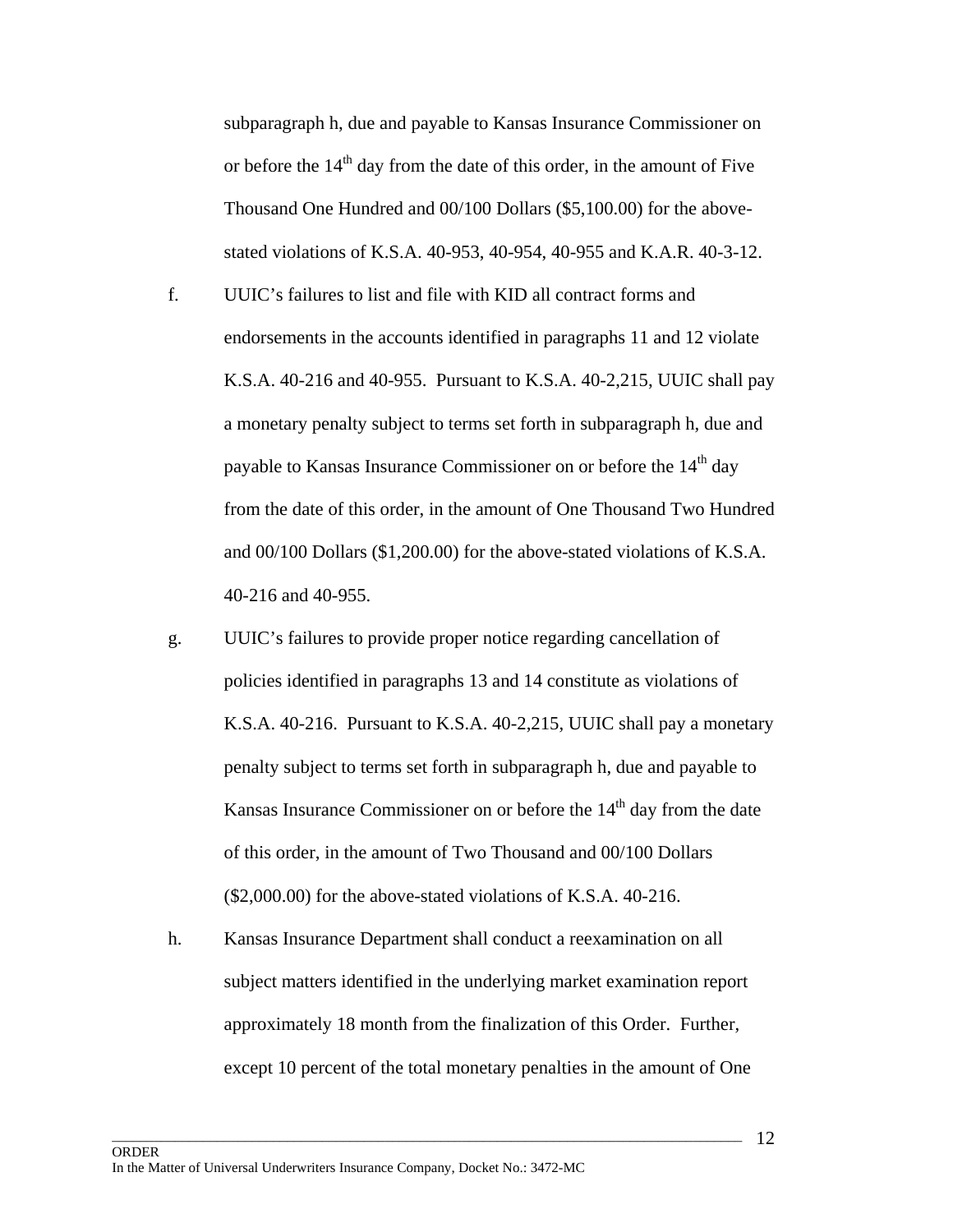Thousand Eight Hundred Seventy and 00/100 Dollar, all remainder of the fine assessments in paragraphs b, c, d, e, f and g are herein suspended pending the result of aforementioned reexamination and further notice.

i. UUIC shall pay a monetary penalty, due and payable to Kansas Insurance Commissioner on or before the  $14<sup>th</sup>$  day from the date of this order, in the amount of One Thousand Eight Hundred Seventy and 00/100 Dollars (\$1,870.00) for all statutory and regulatory violations identified herein.

# **IT IS SO ORDERED THIS \_17th\_ DAY OF \_\_AUGUST\_\_ 2005, IN THE CITY OF TOPEKA, COUNTY OF SHAWNEE, STATE OF KANSAS.**



 $\frac{1}{s}$  Sandy Praeger Sandy Praeger Commissioner of Insurance

 $\angle$ s/ John W. Campbell $\angle$ John W. Campbell General Counsel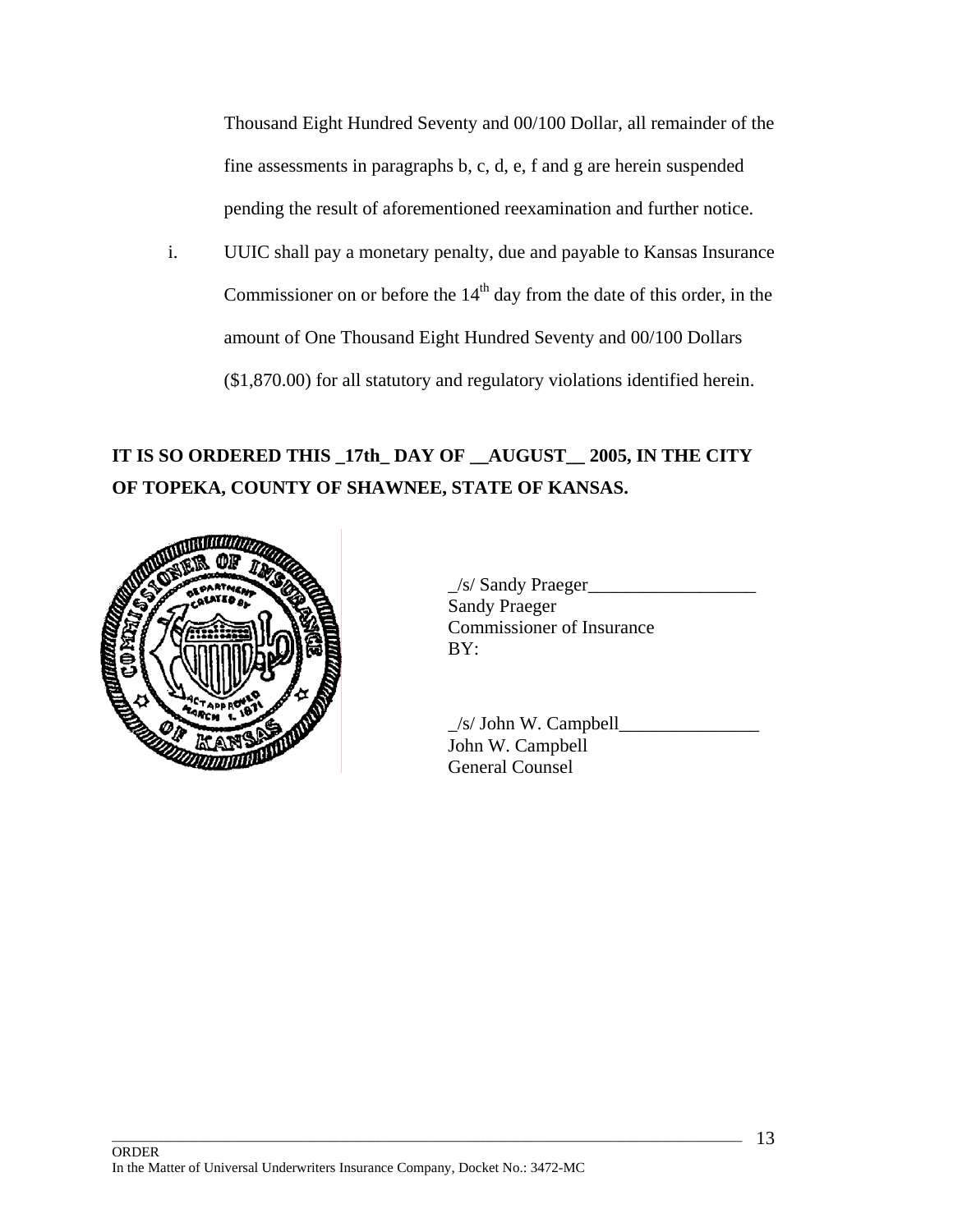## **CERTIFICATE OF SERVICE**

 The undersigned hereby certifies that he served the above and foregoing Order on this 17th day of August, 2005, by causing the same to be deposited in the United States Mail, registered mail with return-receipt requested postage prepaid, addressed to the following:

Mr. Benson Jeffress Dir. of Government Affairs Universal Underwriters Insurance Company 7045 College Blvd. Overland Park, KS 66211

> $/s$ / Hsingkan Chiang Hsingkan Chiang, Staff Attorney

## **NOTICE OF RIGHTS**

 Universal Underwriter Insurance Company. ("UUIC") is entitled to a hearing pursuant to K.S.A. §77-537, the Kansas Administrative Procedure Act. If UUIC desires a hearing, the company must file a written request for a hearing with:

> John W. Campbell, General Counsel Kansas Insurance Department 420 S.W.  $9^{th}$  Street Topeka, Kansas 66612

 This request must be filed within fifteen (15) days from the date of service of this Order. If UUIC requests a hearing, the Kansas Insurance Department will notify the company of the time and place of the hearing and information on the procedures, right of representation, and other rights of parties relating to the conduct of the hearing, before commencement of same.

 If a hearing is not requested in the time and manner stated above, this Order shall become effective as a Final Order upon the expiration of time for requesting a hearing, pursuant to K.S.A. §77-613. In the event that UUIC files a petition for judicial review, pursuant to K.S.A. §77-613(e), the agency officer to be served on behalf of the Kansas Insurance Department is:

 $\Box$  . The contribution of the contribution of the contribution of the contribution of the contribution of the contribution of the contribution of the contribution of the contribution of the contribution of the contributi

John W. Campbell, General Counsel Kansas Insurance Department 420 S.W.  $9<sup>th</sup>$  Street Topeka, Kansas 66612